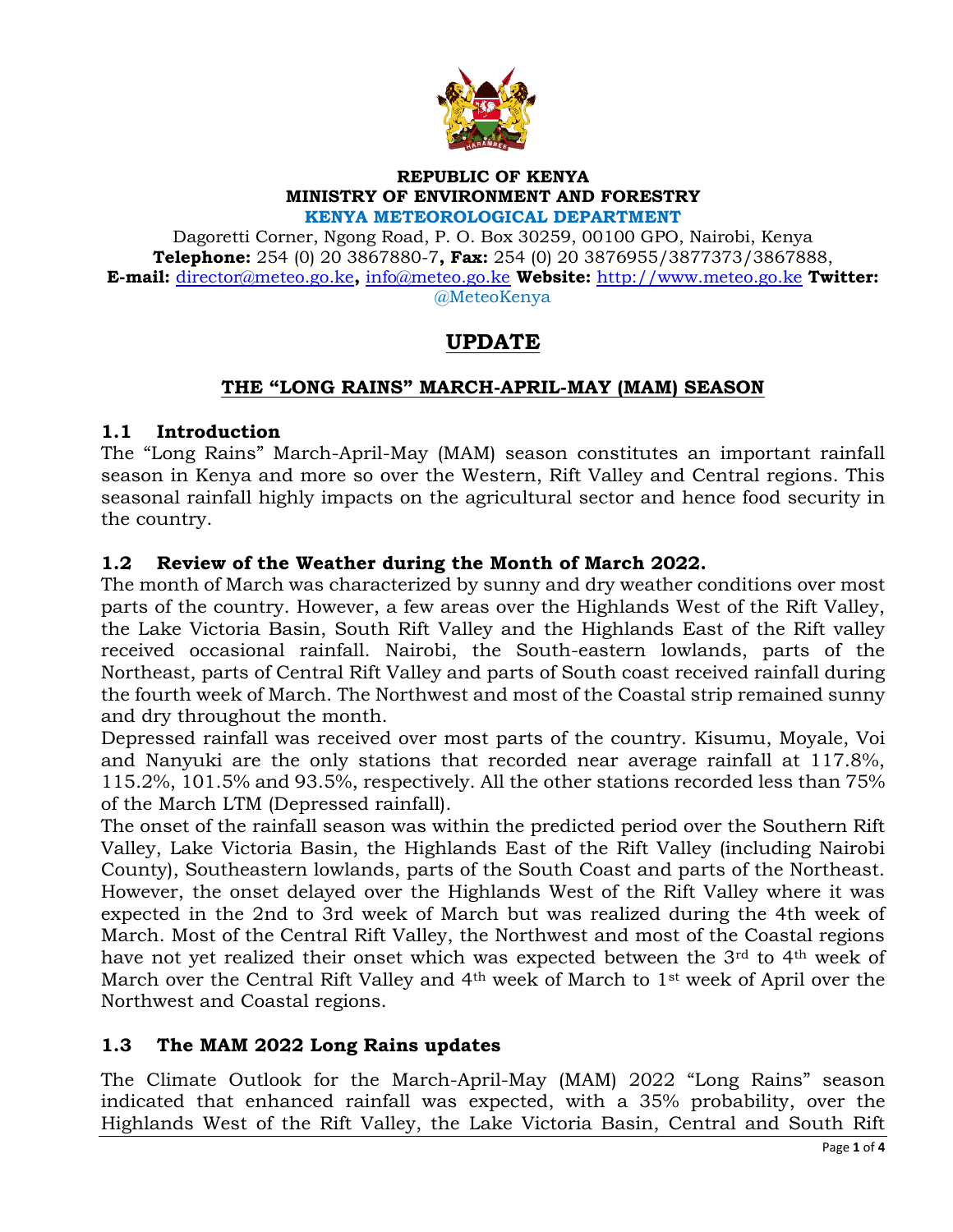Valley, the North-west, the Highlands East of the Rift Valley (including Nairobi County) and the Southeastern lowlands. Near average rainfall was expected (with a 35% probability) over the North-eastern and the Coastal regions. See **Figure 1** for details.



*Figure 1: March to May 2022 Seasonal Forecast*

However, warmer than average Sea Surface Temperatures (SSTs) over the Indian and Atlantic Oceans have led to low pressure over the Southern hemisphere (**Figure 2**). This, coupled with higher pressures over the Northern Hemisphere, has delayed the northward movement and proper establishment of the rain-bearing Inter-Tropical Convergence Zone (ITCZ). The warming over the South Western Indian Ocean Basin was responsible for the formation of the intense tropical cyclones Batsirai and Gombe that hit Madagascar and Mozambique in early February and mid-March, respectively. Additionally, a key driver of convection over the Indian Ocean that is only predictable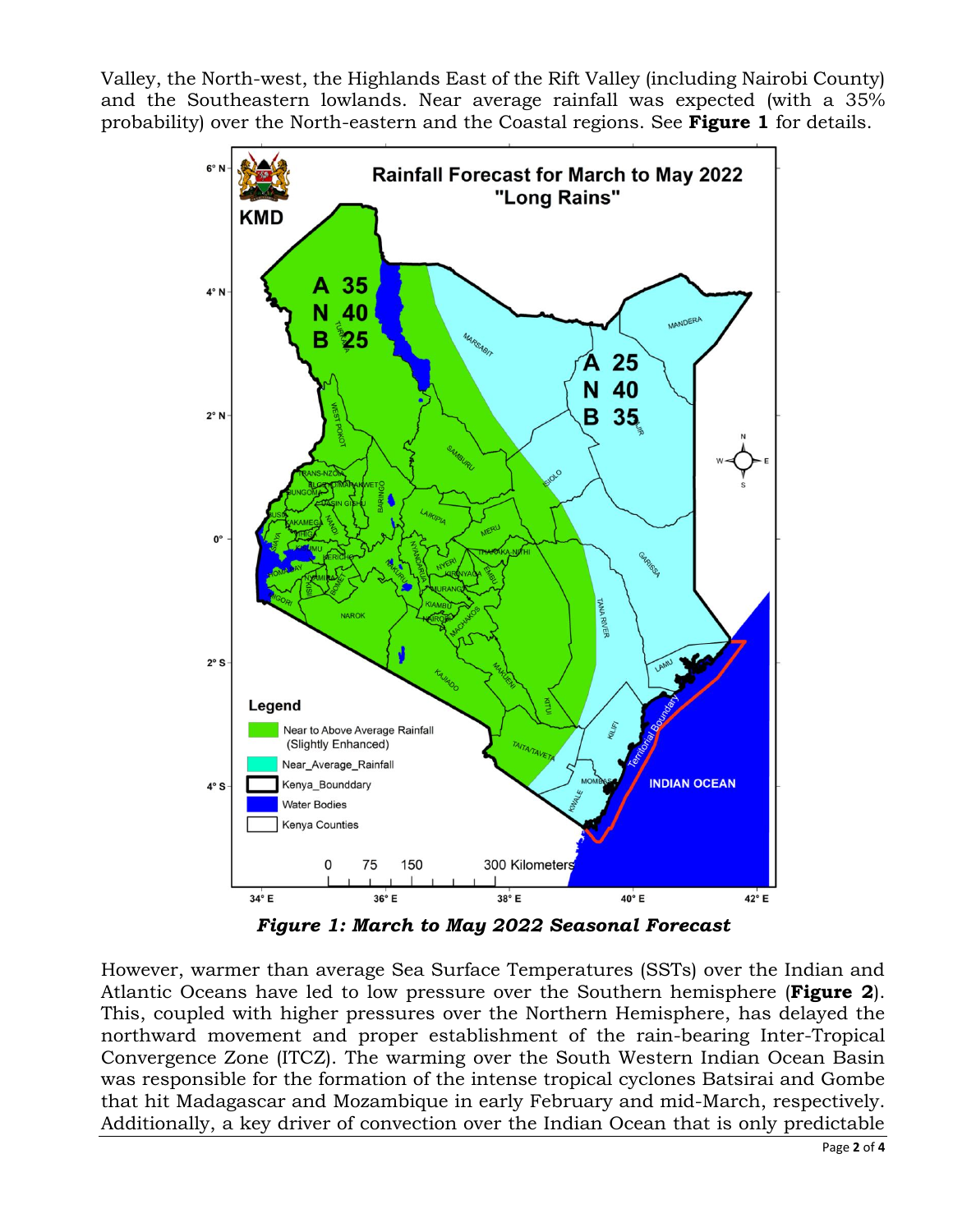at shorter time scales, the Madden Julianne Oscillation (MJO), is currently not favorable for wet weather activities in the country and is expected to remain unfavorable during the first half of April. Therefore, despite the timely onset of rainfall over several parts of the country, the distribution for the remaining part of the season is likely to be poor especially over the eastern sector of the country. A dry spell is expected over most parts of the country during the first half of April as had been indicated in the April forecast.

In May, the Western sector of the country is likely to experience enhanced rainfall and near average rainfall is expected over the Central and the Southeastern lowlands. Below average rainfall is expected over the Coastal and the Northeastern regions.



*Figure 2: Latest Monthly SSTs anomalies (Courtesy of NOAA))*

During the remaining part of the season (April and May), near average rainfall with a slight tendency to above average rainfall is expected over the **Highlands West of the Rift Valley, the Lake Victoria Basin, Central and South Rift Valley and the Northwestern regions**.

Near average rainfall is expected over the **Highlands East of the Rift Valley including Nairobi County, the South-eastern Lowlands and parts of the Northeast (Central and Western parts of Marsabit County).** 

Below average rainfall is expected over the **Coastal strip** and most of the **Northeastern**  regions. See **Figure 3**.